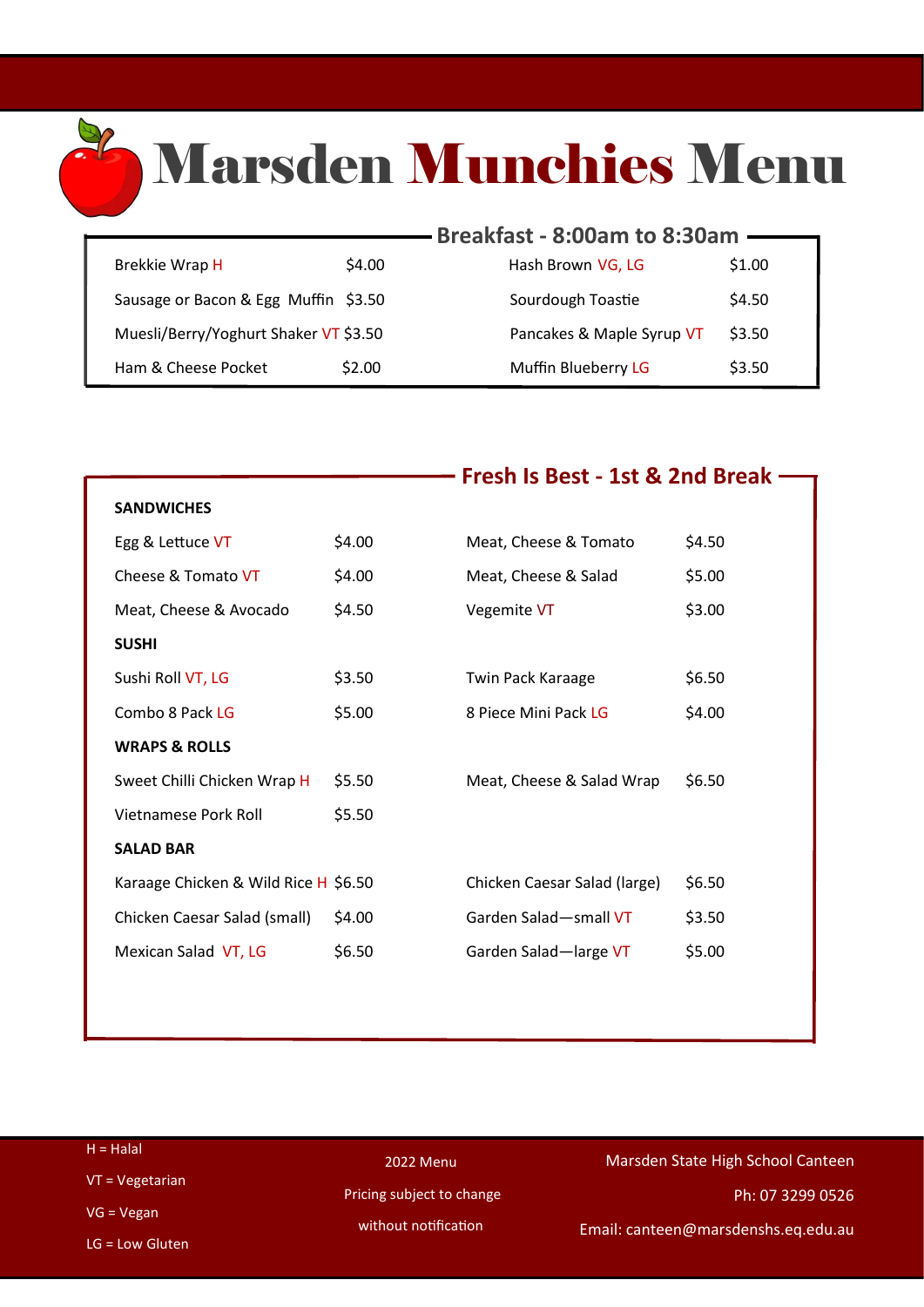

### Marsden Munchies Menu

### **Hot Food - 1st & 2nd Break**

#### **HOT FOOD**

| Potato Pie                      | \$4.00 |
|---------------------------------|--------|
| Sausage Roll                    | \$3.50 |
| Butter Chicken Pie              | \$4.50 |
| Chipotle Black Bean Burrito VG  | \$4.50 |
| Garlic Bread VT                 | \$1.50 |
| Hot Chicken Roll H              | \$5.00 |
| Chicken, Cheese & Avo Turkish   | \$6.50 |
| Cheeseburger                    | \$4.00 |
| Chicken Schnitzel Turkish Bread | \$6.50 |
| Beef Lasagne                    | \$6.00 |
| Mac & Cheese with Bacon         | \$5.00 |
| Butter Chicken with Rice LG     | \$5.00 |
| Korean BBQ Chicken Noodles      | \$6.00 |

| Potato Pie                      | \$4.00 | Traveller Pie            | \$3.50 |
|---------------------------------|--------|--------------------------|--------|
| Sausage Roll                    | \$3.50 | Cheese & Spinach Roll VT | \$4.50 |
| Butter Chicken Pie              | \$4.50 | Vegan Roll VG            | \$5.00 |
| Chipotle Black Bean Burrito VG  | \$4.50 | Pepper Steak Pie         | \$4.00 |
| Garlic Bread VT                 | \$1.50 | Cheesy Garlic Bread VT   | \$2.00 |
| Hot Chicken Roll H              | \$5.00 | Pork Riblet Roll         | \$5.00 |
| Chicken, Cheese & Avo Turkish   | \$6.50 | Hot Dog with Cheese      | \$4.50 |
| Cheeseburger                    | \$4.00 | Beef/Chicken Burger H    | \$5.50 |
| Chicken Schnitzel Turkish Bread | \$6.50 | Spicy Beef Burrito       | \$5.50 |
| Beef Lasagne                    | \$6.00 | Vegetable Lasagne VT     | \$6.00 |
| Mac & Cheese with Bacon         | \$5.00 | Spaghetti Bolognaise     | \$5.00 |
| Butter Chicken with Rice LG     | \$5.00 | <b>Fried Rice LG</b>     | \$5.00 |
|                                 |        |                          |        |

|                 | Snacks - 1st & 2nd Break - |                         |        |
|-----------------|----------------------------|-------------------------|--------|
|                 |                            |                         |        |
| Banana Bread VT | \$2.50                     | Fruit Salad VG, LG      | \$4.00 |
| Snack Pack VT   | \$3.00                     | Pizza Scroll            | \$2.00 |
| Salami Stick    | \$1.50                     | Cheesy Garlic Scroll VT | \$2.00 |
| Chips           | \$1.50                     | Bacon & Cheese Roll     | \$2.00 |
|                 |                            |                         |        |

|                             |        | 2nd Break & After School -               |        |
|-----------------------------|--------|------------------------------------------|--------|
|                             |        |                                          |        |
| Chicken Nuggets H           | \$3.00 | Potato Gems LG                           | \$3.00 |
| Hot & Spicy Chicken Wings H | \$4.00 | Hot & Spicy Chicken Riblet Roll H \$5.50 |        |
| Hot & Spicy Breast Burger H | \$5.50 | Dogwood Dog                              | \$3.50 |
| Loaded Wedges               | \$3.50 | Garlic Chicken Balls H                   | \$4.00 |
| Spring Roll                 | \$3.00 | Pizza                                    | \$6.00 |
|                             |        |                                          |        |

| $H = Halal$     | 2022 Menu                 | Marsden State High School Canteen   |
|-----------------|---------------------------|-------------------------------------|
| VT = Vegetarian | Pricing subject to change |                                     |
|                 |                           | Ph: 07 3299 0526                    |
| $VG = Vegan$    | without notification      | Email: canteen@marsdenshs.eq.edu.au |
| LG = Low Gluten |                           |                                     |